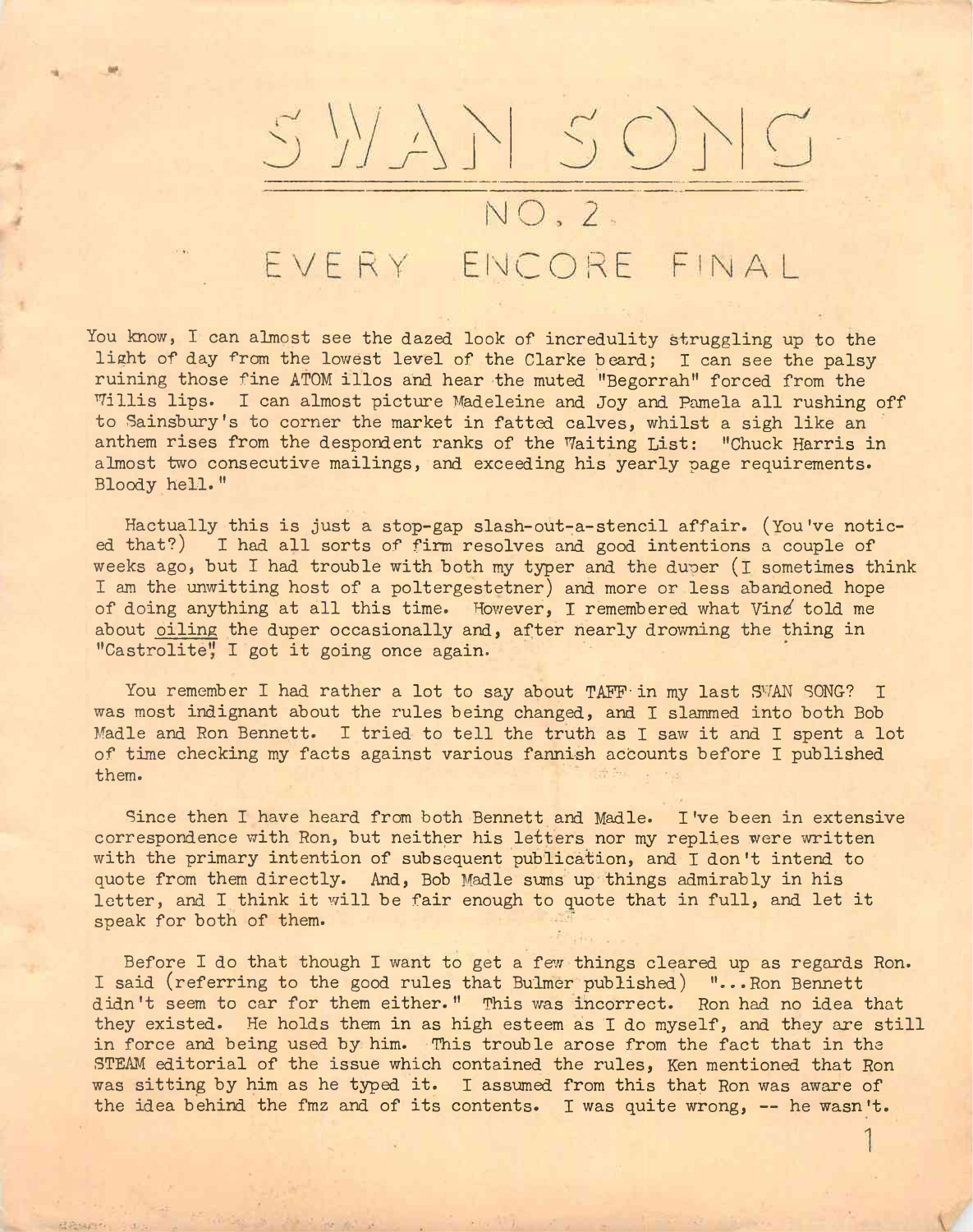Furthermore, that infuriating phrase that they used in the GAMBIT quote, "if you are reading this, you are eligible" was not meant to be taken literally, and was only used with the intention of brightening up the piece.

Fair enough. On my part Id like to say that I'm sorry now that I said he was stupid or that he must have been mentally ill or violently drunk to have signed the piece.

Next...the letter from Bob MadIe;

Dear Chuck,

I recently had the pleasure of reading Swan Song # 1 and I think it was very well written, and well mimeod. However, I believe many of your statements in the section pertaining to Ron and I are, unfortunately, quite weak. But there is no question that you sincerely make certain accusations and assumptions, While I realize that just about everyone is thoroughly fed up on this TAFF hassle, I thought it only fair that certain facts be brought to your attention. Incidentally, for the statisticians in the crowd, this is the second and last published piece of TAFF defense by one R A Madle. I have but several statements to make. They follow:

1. In answer to your statement in "I wish I knew what Nuces Tibi Meant" concerning the total lack of Anglofen who voted for me, and also in response to Joy Clarke's statement in "The Lesser Flea" that she has a letter from Don Ford saying I won the election with Midwestcon votes, the following letter has been received from Don Ford.

"Dear Bob,

Your request for voting results from British fandom in the 1957 election has been noted and finally checked. You know, of course, that details of the voting are kept confidential; therefore, no names will ever be mentioned by me.

There were 24 ballots from England, Scotland & Ireland. Of these ballots you received 2 votes for second'choice and 4 votes for third choice.

There is no letter from me stating you won the election due to the Midwestcon Votes. There is a letter from me, dated September 3, 1957, sent to all persons voting in the 1957 TAFF election, giving a report. However, the first paragraph on the second page will set the record straight. (Note: this paragraph indicates <sup>I</sup> was leading all candidates as the Midwestcon got underway —RAM) Of the approximately 60-70 votes received at the Midwestcon you certainly did not get all of these. I distinctly remember ballots voting for other candidates than yourself being turned in at the Midwestcon.

I hope this information will be satisfactory to you. (Don Ford.)"

O.K. I realize that being on six ballots isn't anything to brag about. But, considering the fact that only 24 voted, and of these 24, a total of 6 placed my name on the ballot surely proves that I was "....fairly well known to both British and American fandoms." ((Yes, I guess it does too. It would have been a big help if Ford or one of the six silent Anglofen had spoken up twelve months ago too. It would have saved a helluva lot of time and trouble and bitterness and might even have halved the casualty rate in "-" editors.)) Also, you must remember there were eight candidates with a big hunk of the 24 going down the line for Eney.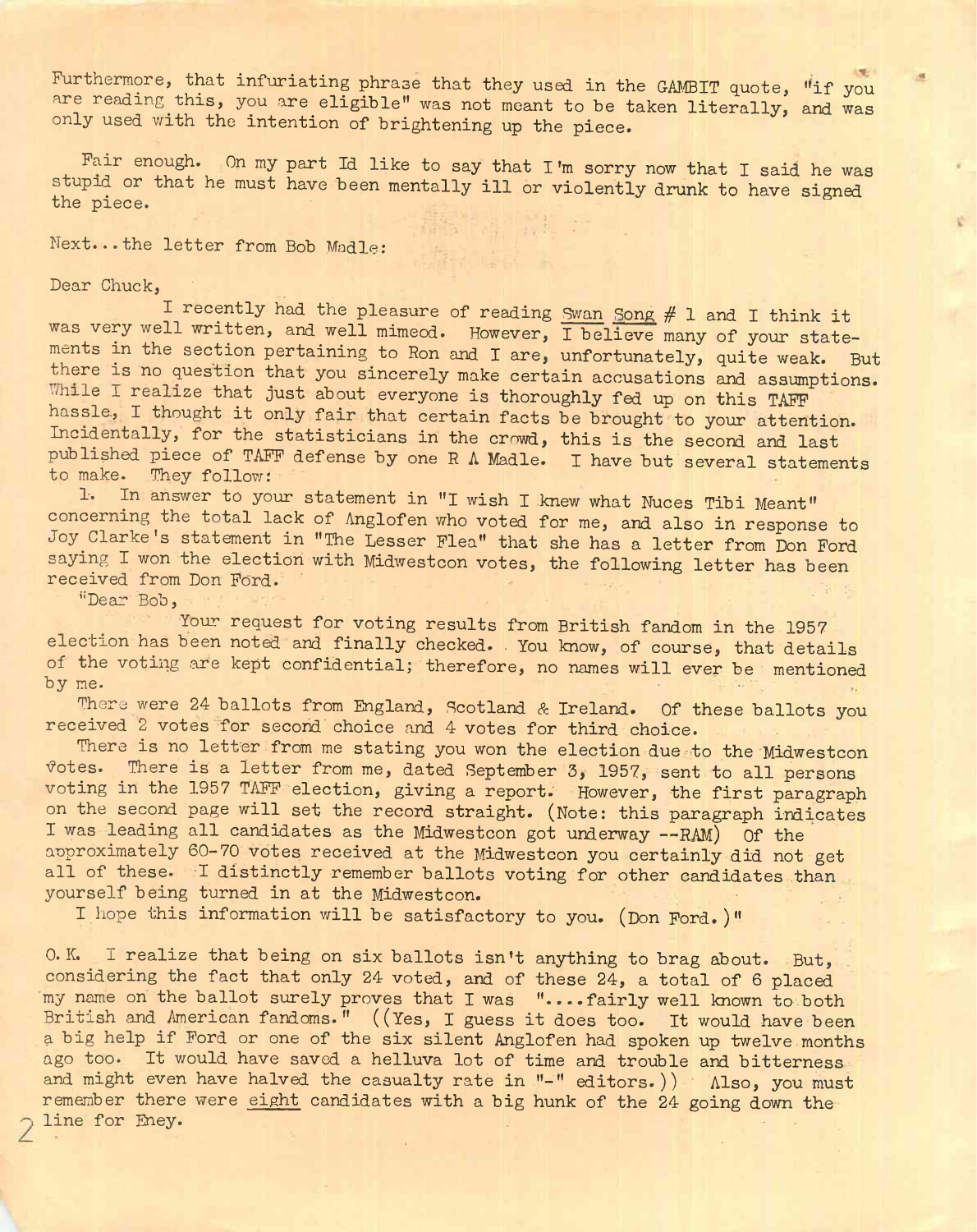**2** $\sim$  I agree with you completely about the Troetshels and the Hartnetts. I am firmly opposed to family groups voting. In fact, I don't even think most wives should vote. Howecer, voting wives has been established so there isn't anything I can do about that. However, you may rest assured that I have and will continue to toss out such obvious ballot-box stuffing as this. Also, none of these voted for me -- in fact, I never heard of them. Don't know why you feel that only the unknown fans voted for me. ((Where did I say that they did?)) Ever hear of Bill Berg, Fhyllis Berg, Elizabeth 0 Cullen, John F Hurley, Joe Vallin? They voted for Dick Fney: they are among the group that Dick supported to such an extent that he even picked up the tab for each of them. (This is per his statement in a recent issue of Phenotype. Of course, I've known all along of this rather innocent infraction of the rules, but saw no reason to incriminate Dick. ((Now look here, it was you who accused me of telling half-truths and being the insinuation expert. • I'm falling over backwards to be fair to you and everyone else, but there must be a limit. First, I want to point out that you have damn all to incriminate Eney about. There was NO infraction, -- innocent or otherwise -- when Eney paid up so that these people could vote. That election was fought under the original TAFF rules which stated nothing to forbid such action. And, secondly, you might have stated that not all the people in that group whose votes he financed actually voted for him. He told them they could vote for who they liked: at least one of them was so overcome by Eney's generosity that he promptly voted for you or Hoffman or somebody and left Fney to foot the bill. I remind you of this because I am sure you wouldn't want to incriminate anybody, least of all Fney who was one of the people who nominated you and, -- from what I hear from third-hand sources, -- was even mug enough to vote for you.)) I think Ron is going to handle the statement concerning Bulmer's rules.  $3.$ However, allow me to add to anything Ron says that I never saw Ken's rules until sometime in late October. And Ron didn't see them until after he returned to England. It should be obvious that anything mimeod on the 16th of August wouldn't be in America on the 9th of September -- unless it was mailed immediately. Which, of course, it wasn't as it was meant for the TAFF mailing. I helped write the rules and agree with them 100%. Also, I followed them 100%. Some people may even think I was a little too rigid. What you made such an issue of was a news release to FANAC and GAMBIT. And I feel pretty certain that any reader of these two inner-circle fanzines is eligible to vote. However, I will concede your point that I should have said, "In brief, if you subscribe to this, you are eligible" rather than "if you are reading this...." I wonder if Terry Carr and Ted White feel that any of their readers are not eligible to vote? 4. "Now, neither of these two administrators seem to have shown the slightest interest in TAFF prior to'Madle's election, etc." Chuck, you really goofed on this one. <sup>I</sup> don't, know how long Ron has been interested in TAFF — but if it has only been two years he has certainly done a hell of a lot for it. As for me, my interest dates back to the original Big Pond Fund in 1947 when I was editing the Progress Reports for Philcon II and wrote some of the publicity for the Fund. Also, I purchased raffle tickets for "AFF as far back as 1954 from Don Ford. I didn't vote in 1954 because ballots, so far as I know, were not distributed to American fandom in general. However, in 1955 I was nominated for TAFF -- but declined. The official ballot clearly indicates this. Hoo, boy! Did you goof! ((But did I? I stated.specifically that I'd "searched through the voters and contributors lists published over the years but can find no mention of their names prior to the Madle election." I did search: I couldn't find either of you mentioned: to say so in print seem fair enough comment to me.)) Also, I voted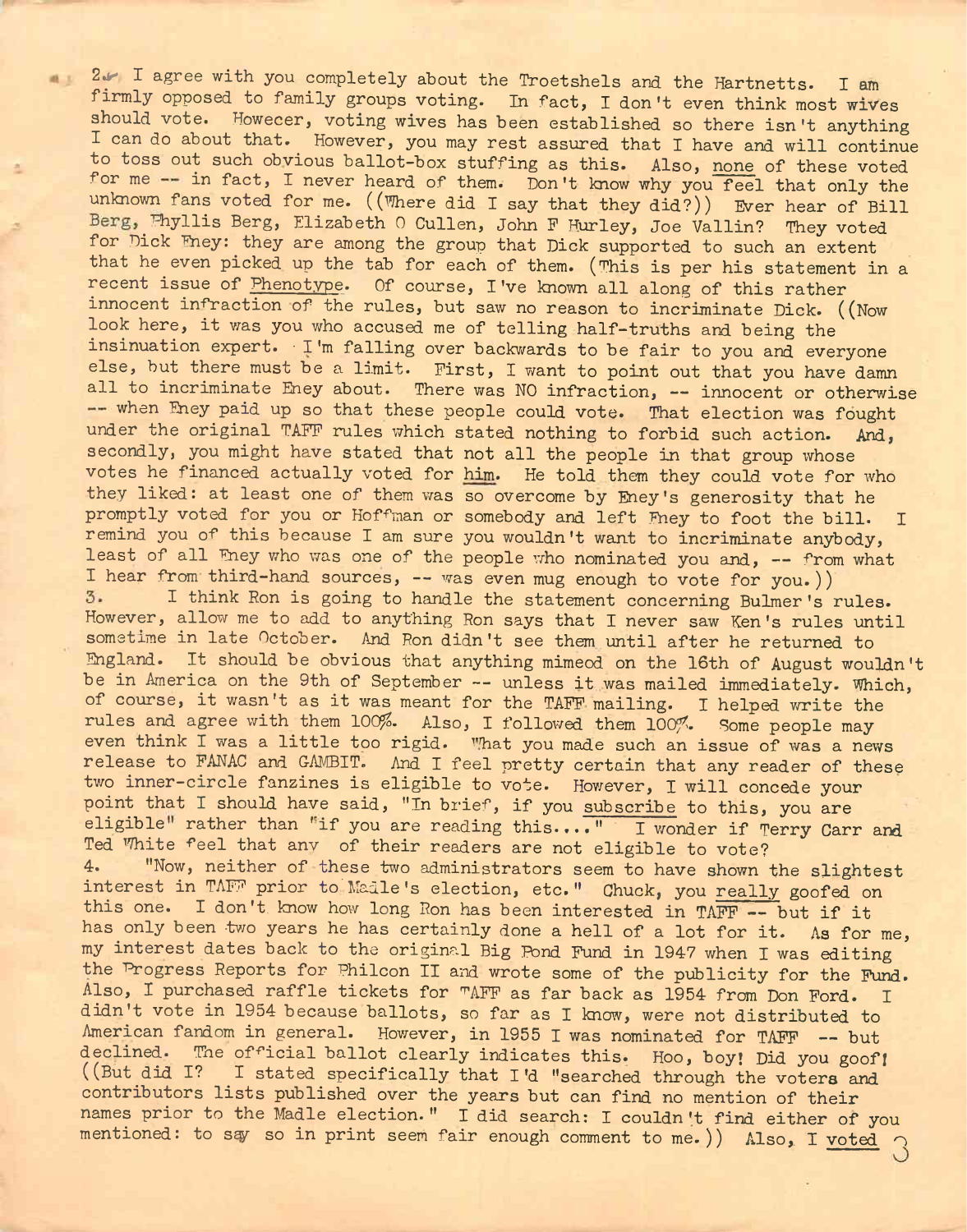in this election which was won by Lee Hoffman. ((Accepted of course, -- but is" it fair to say I goofed when your name doesn't appear on the official list of contributors and voters?))

As I said, Chuck, I only wanted to answer some of your more definite accusations. And I would also like to see this thing end once and for all. I realize we both have the best interests of fandom at heart -- even though we express them in different ways. I feel that it is not too late to bury the hatchet. TAFF can't afford to lose such a staunch supporter as you -- nor can fandom itself. Perhaps before you drop out it might pay you to go over the entire situation, point by point, especially since you are now in possession of many, many more facts than you had originally.

These are my finally words concerning my election to and administration of TAFF. "

(Bob Madle. ')

And there you have it. To me, the most important part of it is the letter from Don Ford. My whole argument has been based on the fact that I considered that Madle was not "fairly well-known" and thus was not eligible to stand. I've no option but to accept Ford's word that no less than a quarter of the British fans who voted had not only heard of Madle but actually voted for him. Obviously then, I was wrong, and I'm saying so with as good a grace as I can muster. I guess sackcloth and ashes are not exactly my forte, but I do regret having ever begun this business and am sorry about all the unpleasantness involved-

Further, under the Bulmer rules I am sure that TAFF will be run honestly and fairly. I shall not vote in the election because I do not consider myself a fan, but I shall contribute to the Fund.

Next, I apologise to Madle and to Bennett and to Ford and to anyone else who happened to get in the line of fire.

And, finally, there are a few loose ends that I want tie up before I put the bundle away for keeps. First, the most astonishing phrase to me was when Madle said "it has been felt in some quarters over here that the voice of Chuck Harris is the voice of Walt Willis." It is not. It never was. I am still wondering which of us Madle imagined to be the other's puppet-master, but I'm more than anxious to reassure the congregation that there's no truth in the idea at all. Walter is my friend, not my ally. Along with Vincent and Arthur and Ken and Mal and Sandy he is entitled to my right arm on demand clear up to my elbow, but he is not entitled to my automatic approval of either his views or his actions. And, of course, the reverse applies. For the last time: Chuck Harris speaks on behalf of nobody except Chuck Harris. Everything under my byline originates in my own little pointy head. I speak not for Willis, or Atom, or Vincent or Boskone or any other goddamned person, cult or group except myself.

How many more times do you need telling!

 $\overline{4}$ 

Actually, Walter has disliked my attitude right from the very beginning and has said so. Frequently and forcefully. So did Ken. So did Madeleine, -- and, when she really wants to, she can influence me far more than Walter, Ken and the rest of Anglofandom combined. It seems unfair that these people, — who have done far more for Madle in England than Tabakow and Barrett ever did screaming down their tape-recorder, — should be assumed to share my views as well as my friendship.

The same applies to Dick Eney. It's rubbish to suggest that he was In League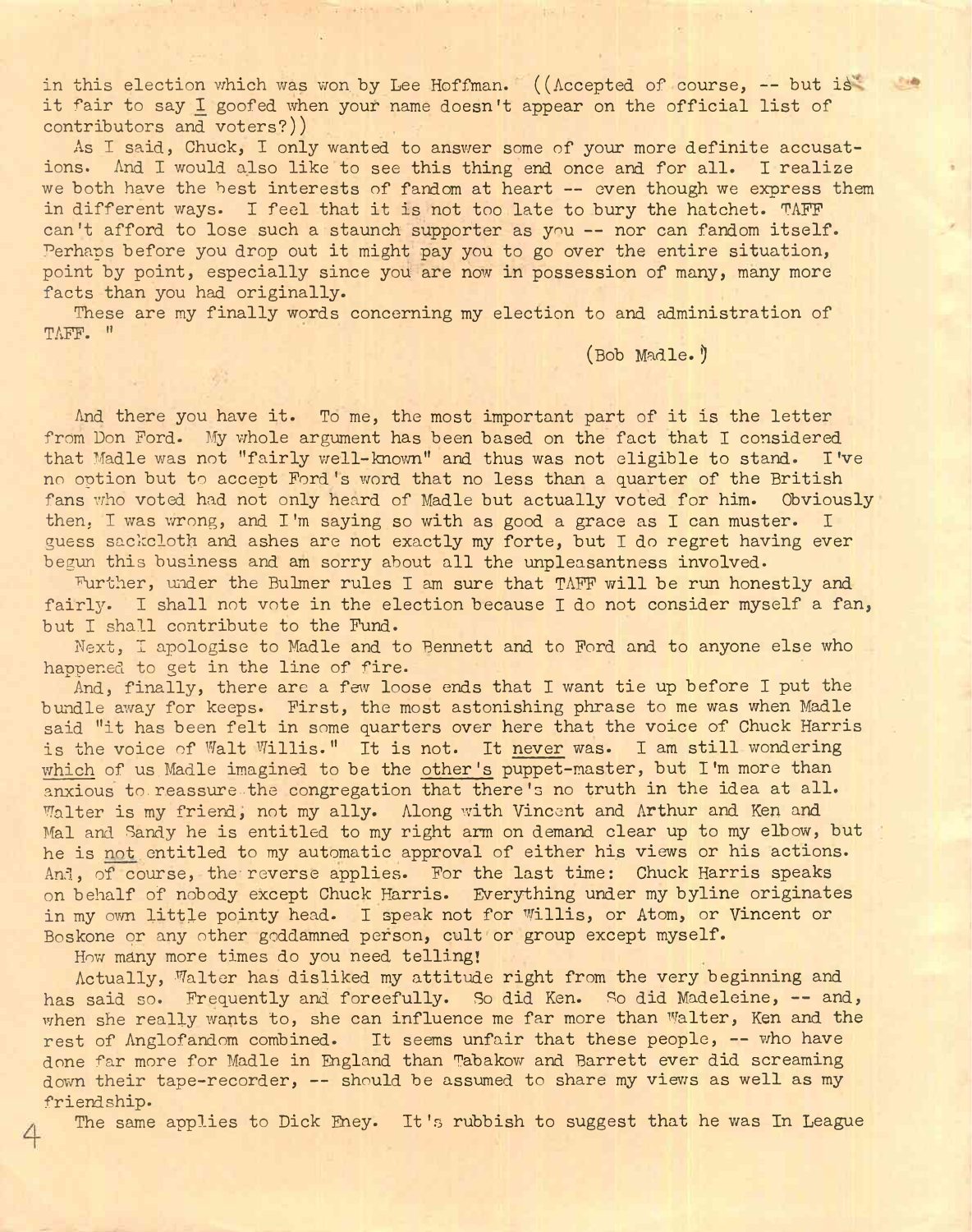with me. I doubt if he wrote me more than a dozen times whilst I was in fandom, and never once has he said a word to me about TAFF. Sure, I voted for him. I like him and admire him enormously. He's one of the dozen Stateside people that I'd most like to be locked in a smoke-filled room with (the others? .. • Hoffman, Tucker, Bloch, Grennell, Rotsler, Calkins, Larry Shaw, Moskowitz, Boggs, Carr and Ackerman) but he was never a co-belligerent.

Nor, for that matter, was poor John Berry. Madle dubbed him a Harris supporter just when poor John was fighting a TAFF election of his own, and it could hardly have improved his chances in the U. S.

Lastly, I wanted to say thank you to Joy Clarke, Ethel Lindsay, John Berry and a couple of other people who were good enough to speak for me when I was called a liar. I won't forget it.

## \$\$\$\$\$\$\$\$\$\$\$\$

I guess I owe more than half of you people letters, and sometimes I Worry about this. At one time I used to be scrupulous and trufannish and answer every damn poctsarcd that fell into my letterbox, but things deteriorated until I find that I'm answering hardly anything at all. I'm not certain, but I think I even owe Walter a letter. We were arguing about TAFF or something, but, after he moved, I was able to put off replying because, after all, he'd be arguing from different premises now.

I did make a lightning tour on Sunday to see Bobbie, (who made tea for me and was perfectly charming and didn't even swear at me once), nd Ken and Pamela (who had fled to Italy the day before). I left there and went on to Vincent 's and had lemon squash complete with a young iceberg straight from the new fridge, (and I trust you have all noted that astonishing letter from the incredible Mrs. Ratigan in the current APORRHETA), and then drove off to Arthur's where Olive made me some more tea. (l think I had the poor girl worried too: I refused a third cup.)

Now, I promised each and everyone of these people that I'd leave the fringes and visit The Globe tonight. Unfortunately, the gods of gafia intervened: I lost a filling and had to visit the dentist instead. I was sorry about this because I'd been looking forward to seeing the new, revitalised Elsie Horde. After reading in FEMIZINE about "a certain laxity of language which has been in evidence lately" in the boozer I could hardly wait to get there and look all shocked and horrified along with the rest of them. I had a wild, wild hope that somebody had been using Oaths and Swear Words and perhaps even Blasphemy, but if I know my Elsie Horde it will probably turn out to be nothing more than Burgess splitting his infinitives again.

But, I have by no means finished with fandom yet. I am going to tea next Sunday week with Arthur and Olive to introduce them to my girlfriend Sue. "Bring her over," said Arthur, "and let her see you have too got some friends.

Incidentally Sue is more than just a girlfriend in the usual sense. Just as soon as I can possibly manage it we're going to get married. Yes, MARRIED. All officially too in a church with bell, book, and candle and rings and everything. It will probably be sometime next summer. We're not getting officially engaged until Christmas, and after that we'll have to find somewhere to live.

Her name is Sue Bourne (and the first faan who says "the Bourne from which no man returns" will be sentenced to a year in the BSFA and four copies of VECTOR) and she's 22, naturally blonde, and a bit like Doris Day. She lives directly opposite Arthur Thomson, — you could almost throw stones into his flat from her window, is busily reading through ERB at present, and thinks that APORRHETA is